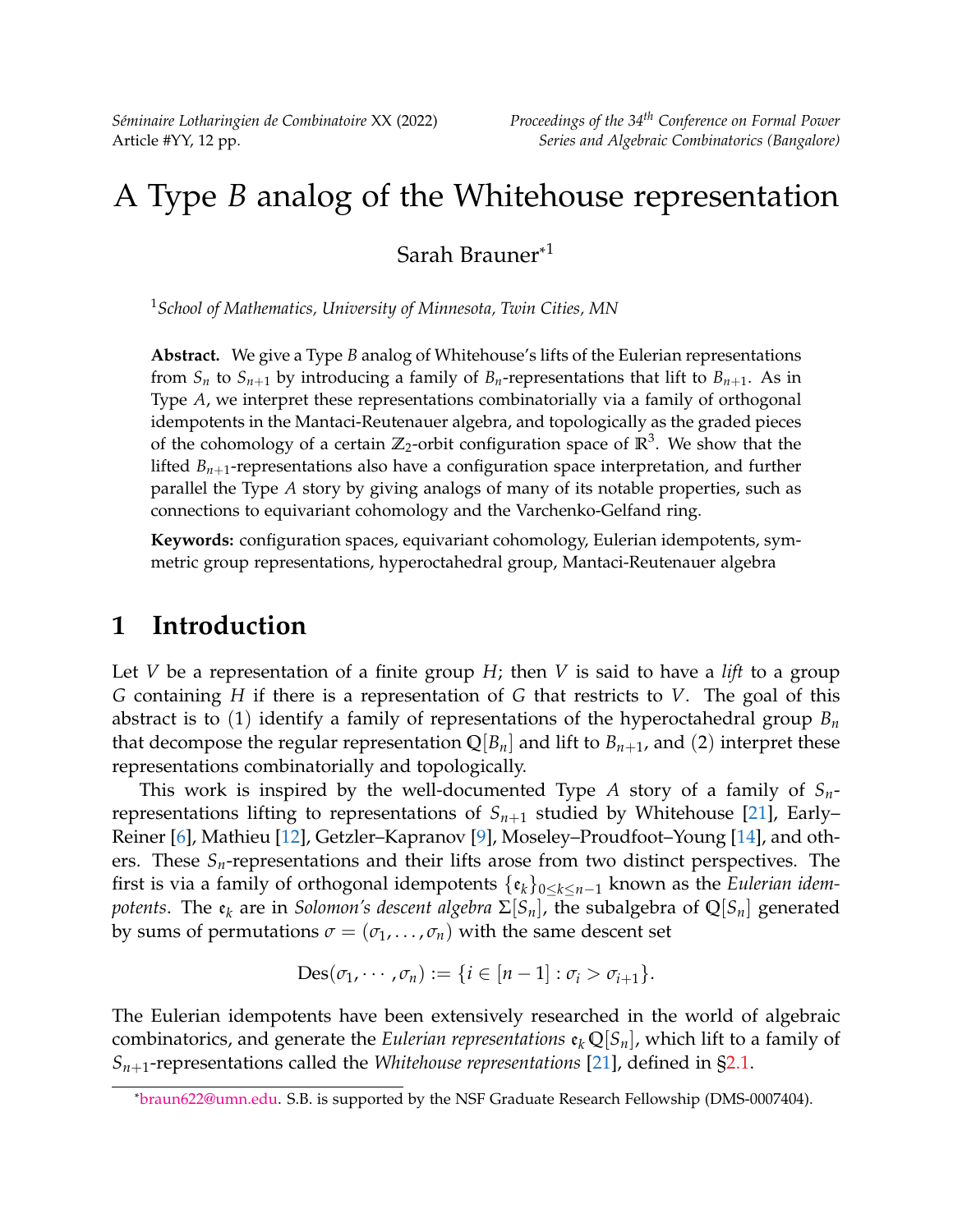The second viewpoint comes from the study of  $\text{Conf}_n(\mathbb{R}^3)$ , the configuration space comprised of *n* distinct ordered points in **R**<sup>3</sup> . Through this lens, one obtains a family of *Sn*-representations as the graded pieces of *H*<sup>∗</sup> Conf*n*(**R**<sup>3</sup> ), and lifted representations of  $S_{n+1}$  by considering the cohomology of a particular quotient of the configuration space of  $\mathbb{S}^3$ , the one-point compactification of  $\mathbb{R}^3$ . The cohomology of  $\mathsf{Conf}_n(\mathbb{R}^3)$  is intrinsically linked to *H*<sup>∗</sup> Conf*n*(**R**), a ring with an elegant combinatorial description via *Heaviside functions* due to Varchenko–Gelfand [\[19\]](#page-11-4) (see [§2.2\)](#page-2-1).

Though not obvious, both viewpoints turn out to be equivalent and serve as a beautiful link between classical combinatorial objects and important topological ones.

Our goal here is to construct an analog to both perspectives for Type *B*. In our analogy, Solomon's descent algebra is replaced by the *Type B Mantaci-Reutenauer algebra*  $\Sigma'[B_n]$ , a combinatorially defined subalgebra of  $\mathbb{Q}[B_n]$  generalizing  $\Sigma[S_n]$  and containing the Type *B* Descent algebra  $\Sigma[B_n]$ . The role of the Eulerian idempotents will be played by a family of orthogonal idempotents {g*k*}0≤*k*≤*n*, obtained as a sum of certain orthogonal idempotents in Σ 0 [*Bn*] introduced by Vazirani [\[20\]](#page-11-5). The Type *B* analog of the space Conf<sub>*n*</sub>( $\mathbb{R}^3$ ) will be a  $\mathbb{Z}_2$ -*orbit configuration space* Conf<sup> $\binom{\varphi}{n}$ ( $\mathbb{R}^3$ ) (defined in [\(4.3\)](#page-8-0))</sup> first introduced by Feichtner–Ziegler in [\[7\]](#page-11-6), and its lift will be a quotient of the  $\mathbb{Z}_2$ -orbit configuration space of  $\mathbb{S}^3$  coming from the antipodal action on  $\mathbb{S}^3$  (see [\(4.1\)](#page-7-0)). In contrast to Type *A*, the strategy we adopt here is to begin with the "lifted"  $B_{n+1}$ -representations and use them to obtain representations of  $B_n$  which should lift.

Our main result is to give a full analogy to the Type *A* story by showing that the representations  $\mathfrak{g}_k\,\mathbb{Q}[B_n]$  describe the graded pieces of  $H^*\text{Conf}_n^{(\phi)}(\mathbb{R}^3)$ , and that these representations lift to  $B_{n+1}$ , where they also have a cohomological interpretation. Further, we fully flesh out the connection between  $\text{Conf}_n^{\langle\phi\rangle}(\mathbb{R}^3)$  and  $\text{Conf}_n^{\langle\phi\rangle}(\mathbb{R})$ , and give a combinatorial description for  $H^* \text{Conf}_n^{\langle \phi \rangle}(\mathbb{R})$  that parallels the one by Varchenko–Gelfand.

The remainder of the abstract proceeds as follows. Section [2](#page-2-2) describes in detail the Type *A* motivation, including a "wish list" of properties for a Type *B* analog ([§2.2.1\)](#page-5-0); Sections [3](#page-6-0) and [4](#page-7-1) introduce the Type *B* representations and topology, respectively. Section [5](#page-9-0) then gives the main results, where we realize the properties on our wishlist.

# **Acknowledgements**

The author is very grateful to Vic Reiner for guidance and encouragement at every stage in this project, to Sheila Sundaram for insightful questions that served as the initial inspiration for this work, to Monica Vazirani for sharing her undergraduate thesis, and to Marcelo Aguiar, Patty Commins, Allen Knutson, Nick Proudfoot and Dev Sinha for enlightening discussions.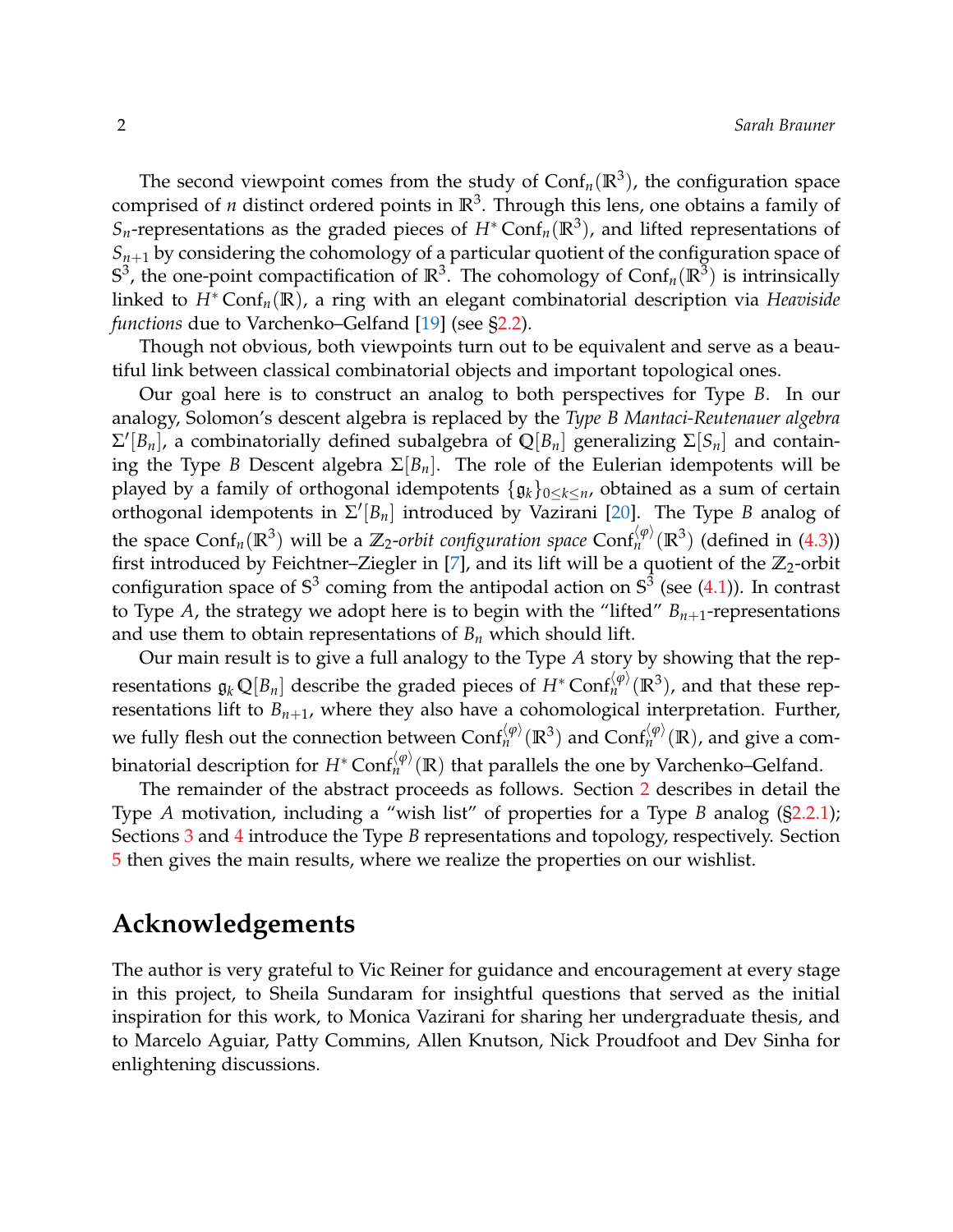### <span id="page-2-2"></span>**2 Type** *A* **Motivation**

#### <span id="page-2-0"></span>**2.1 The Eulerian and Whitehouse representations**

The Eulerian idempotents  $\{\varepsilon_k\}_{0\leq k\leq n-1}$  were originally introduced by Reutenauer in [\[15\]](#page-11-7), and have been extensively studied and generalized since then; see for instance [\[16\]](#page-11-8). They are obtained as a sum over a complete, primitive, orthogonal family of idempotents  $\{\mathfrak{e}_{\lambda}\}_{\lambda\vdash n}$  in  $\Sigma[S_n]$  constructed by Garsia–Reutenauer<sup>[1](#page-2-3)</sup> in [\[8\]](#page-11-9):

$$
\mathfrak{e}_{k-1} := \sum_{\substack{\lambda \vdash n \\ \ell(\lambda) = k}} \mathfrak{e}_{\lambda}.\tag{2.1}
$$

Our focus will be on the family of  $S_n$ -representations generated by the  $\mathfrak{e}_k$  and decomposing  $\mathbb{Q}[S_n]$ , called the *Eulerian representations,*  $E_n^{(k)} := \mathfrak{e}_k \mathbb{Q}[S_n]$ *. The Eulerian rep*resentations have connections to many beloved objects such as the free Lie algebra [\[10\]](#page-11-10), hyperplane arrangements [\[3\]](#page-10-1) and configuration spaces (see [§2.2\)](#page-2-1).

For the purposes of this abstract, we are most interested in a property observed by Whitehouse in [\[21\]](#page-11-0): that each  $E_n^{(k)}$  has a lift to  $S_{n+1}.$  View  $S_n \leq S_{n+1}$  as the subgroup fixing the element  $n + 1$ , let  $\lambda_{n+1}$  be the  $n + 1$  cycle  $(12 \dots (n+1)) \in S_{n+1}$ , and define

$$
\Lambda_{n+1} := \frac{1}{n+1} \sum_{i=0}^{n} (\lambda_{n+1})^i.
$$

Whitehouse shows the element  $f_{n+1}^{(k)}$  $\Lambda_{n+1}^{(k)} := \Lambda_{n+1} e_n^{(k)}$  is an idempotent in  $\mathbb{Q}[S_{n+1}]$ , generating a family of representations  $F_{n+}^{(k)}$  $f_{n+1}^{(k)} := f_{n+1}^{(k)} \mathbb{Q}[S_{n+1}]$  which we will call the *Whitehouse representations*. She then proves that the  $F_{n+1}^{(k)}$  $E_{n+1}^{(k)}$  are lifts of the  $E_n^{(k)}$  [\[21,](#page-11-0) Prop 1.4].

**Example 1** ( $n = 3$ ). Denote by  $S^{\lambda}$  the irreducible symmetric group representation indexed by *the partition λ. Then the S*<sup>3</sup> *Eulerian representations and their S*<sup>4</sup> *lifts are*

$$
E_3^{(0)} = S^{(2,1)} \nE_3^{(1)} = S^{(2,1)} \oplus S^{(1,1,1)} \nE_4^{(0)} = S^{(2,2)} \nE_3^{(2)} = S^{(3)} \nE_4^{(2)} = S^{(4)}.
$$

Each  $F_4^{(k)}$  restricts to the representation  $E_3^{(k)}$  via the symmetric group branching rules.

### <span id="page-2-1"></span>**2.2 Configuration space cohomology**

We will momentarily switch tracks here and focus on the topology of

$$
Conf_n(\mathbb{R}^d) := \{ (x_1, \cdots, x_n) \in \mathbb{R}^{dn} : x_i \neq x_j \},
$$

<span id="page-2-3"></span><sup>&</sup>lt;sup>1</sup>The definition of the  $\mathfrak{e}_{\lambda}$  is technical and therefore omitted.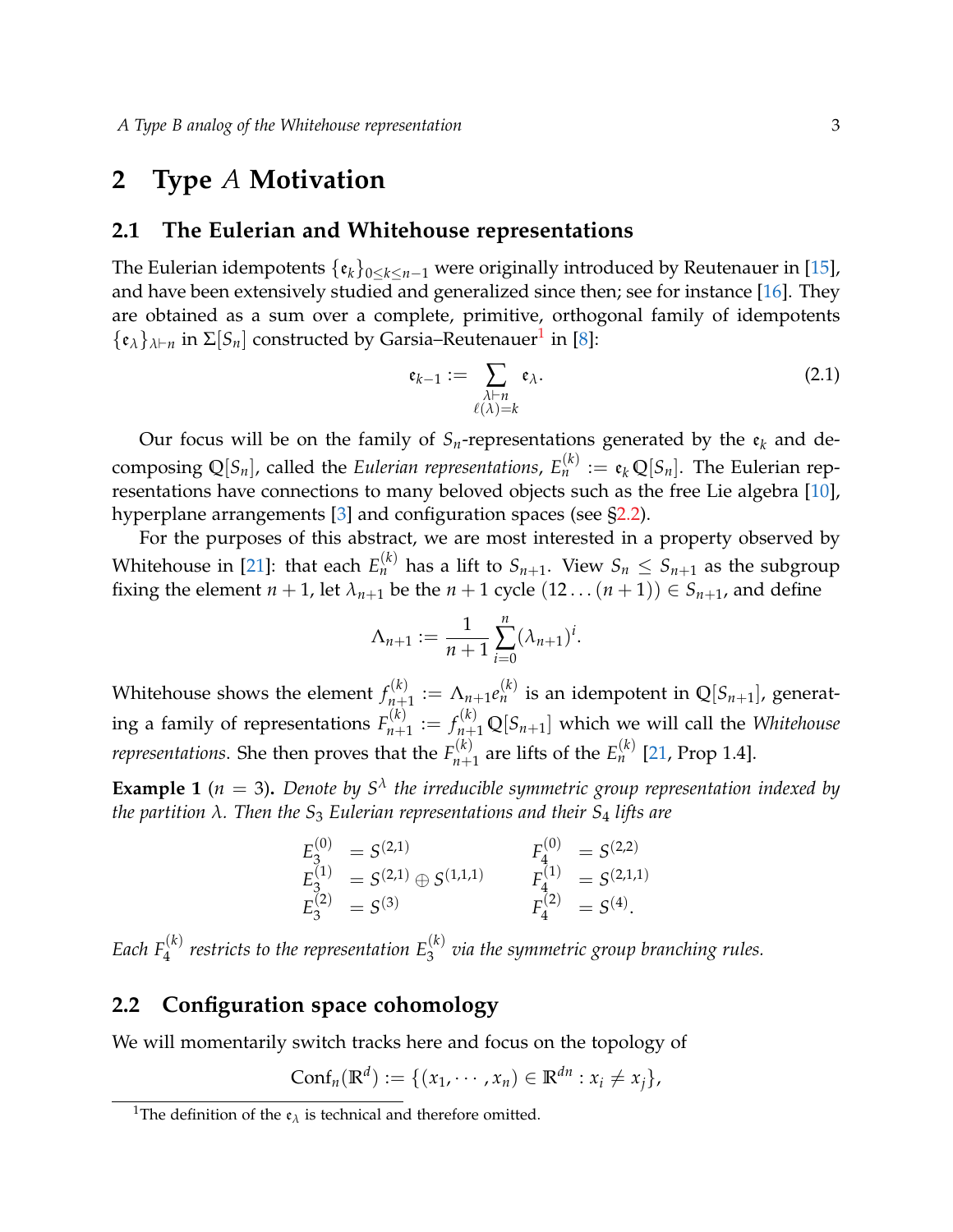a space with many fascinating and far-reaching mathematical connections. When  $d =$ 2, for example,  $\text{Conf}_n(\mathbb{R}^2)$  is the classifying space of the pure Artin braid group, and when  $d = 1$ , Conf<sub>n</sub>( $\mathbb{R}$ ) is the complement of the Braid arrangement. The symmetric group naturally acts on Conf*n*(**R***<sup>d</sup>* ) by permuting coordinates, and this action induces a representation in cohomology.<sup>[2](#page-3-0)</sup>

In the case that  $d = 1$ , the space  $Conf_n(\mathbb{R})$  is a disjoint union of *n*! contractible pieces. Each piece is parametrized by a relative ordering of  $x_1, \dots, x_n$  in **R**, and  $H^* \text{Conf}_n(\mathbb{R})$  is concentrated in degree 0, i.e. the space of linear functionals on  $\text{Conf}_n(\mathbb{R})$ . Varchenko-Gelfand give a combinatorial set of generators for  $H^0$  Conf<sub>n</sub>( $\mathbb{R}$ ) called *Heaviside functions*,

$$
u_{ij}(x_1,\dots,x_n):=\begin{cases}1 & x_i < x_j\\0 & x_i > x_j\end{cases}
$$

for  $i \neq j \in [n] := \{1, \dots, n\}$ . The space of such Heaviside functions forms a **Z**-algebra, where the  $u_{ij}$  are endowed with linear addition and component-wise multiplication:

$$
u_{ij} \cdot u_{k\ell}(x_1, \cdots, x_n) = \begin{cases} 1 & x_i < x_j \text{ and } x_k < x_\ell \\ 0 & \text{otherwise.} \end{cases}
$$

This implies certain natural relations, for example that  $u_{ij}^2 = u_{ij}$ . Similarly, one can deduce that  $1 - u_{ij} = u_{ji}$ , so that  $u_{ij} \cdot u_{jk} \cdot (1 - u_{ik}) = 0$ , since it is impossible that  $x_i < x_j < x_k$  but  $x_i > x_k$ . This is the essential idea behind Theorem [2.](#page-3-1)

<span id="page-3-1"></span>**Theorem 2.** [\[19\]](#page-11-4) The ring  $H^0$  Conf<sub>n</sub>(**R**) has presentation  $\mathbb{Z}[u_{ii}]/\mathcal{I}$ , where  $\mathcal{I}$  is generated by

$$
(i) \ \ u_{ij}^2 = u_{ij}, \qquad (ii) \ \ u_{ij} = (1 - u_{ji}), \qquad (iii) \ \ u_{ij}u_{jk}(1 - u_{ik}) + (1 - u_{ij})(1 - u_{jk})u_{ik} = 0.
$$

Call the ring  $\mathbb{Z}[u_{ij}]/\mathcal{I}$  the *Varchenko–Gelfand ring*. The presentation in Theorem [2](#page-3-1) imposes an ascending filtration on the Varchenko-Gelfand ring obtained from the natural degree grading on  $\mathbb{Z}[u_{ij}]/\mathcal{I}$ : the  $m^{th}$  layer in the filtration is the span of monomials in the variables *uij* having degree at most *m*. We will see that the associated graded coming from this filtration,  $\mathfrak{gr}(H^0\text{Conf}_n(\mathbb{R}))$ , is closely related to  $H^*\text{Conf}_n(\mathbb{R}^d)$  for  $d>1.$ 

The space  $\text{Conf}_n(\mathbb{R})$  is relevant in part because it has a "hidden"  $S_{n+1}$ -action. To recover this action, let  $U(1)$  be the circle group and consider  $\text{Conf}_{n+1}(U(1))$ , the space of  $n + 1$  distinct points in  $U(1)$ . The group  $U(1)$  acts (left) diagonally, and the quotient by this action,  $\mathcal{V}_{n+1}^1 := \text{Conf}_{n+1}(U(1))/U(1)$  is  $S_n$ -equivariantly homeomorphic to  $\text{Conf}_n(\mathbb{R})$  via the map

<span id="page-3-2"></span>
$$
f_A: \mathcal{V}_{n+1}^1 \xrightarrow{\cong} \text{Conf}_n(\mathbb{R})
$$
 (2.2)

$$
(p_1, \ldots, p_{n+1}) \mapsto (\pi(p_{n+1}^{-1}p_1), \ldots, \pi(p_{n+1}^{-1}p_n)), \tag{2.3}
$$

<span id="page-3-0"></span><sup>2</sup>When considering representations of *H*<sup>∗</sup> Conf*n*(**R***<sup>d</sup>* ), we will assume our coefficients are in **Q**. Otherwise, we will use coefficients in **Z**, e.g. for Theorems [2](#page-3-1) and [4.](#page-4-0)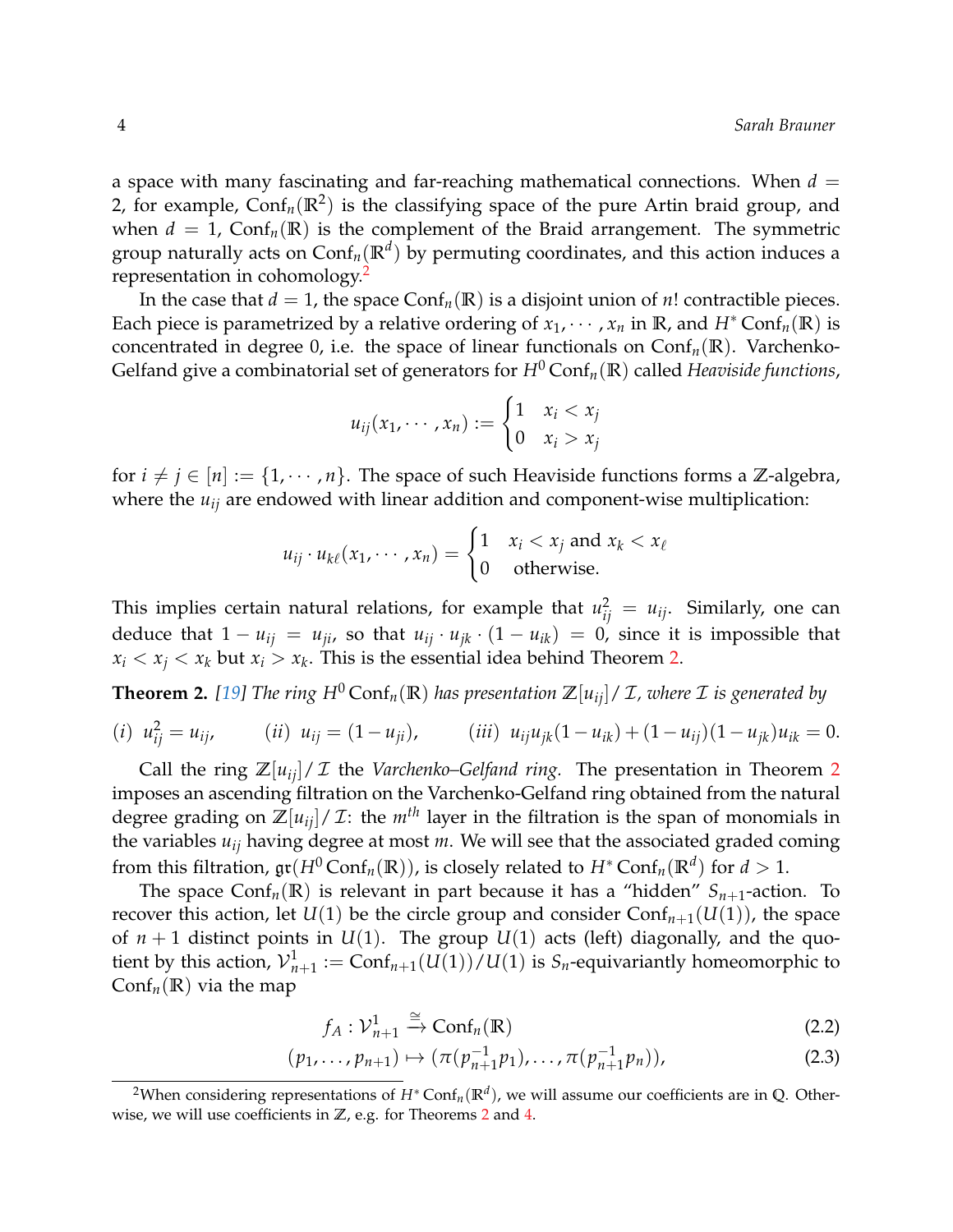where  $\pi$  is the stereographic projection<sup>[3](#page-4-1)</sup> from  $U(1)$  to  $\mathbb R.$  The intuition here is that  ${\mathcal V}_{n+1}^1$ has representatives  $(p_1, \dots, p_n, 1)$  for  $p_i \neq p_j \neq 1$  and like Conf<sub>n</sub>(**R**), is comprised of *n*! contractible pieces. Each disjoint piece of  ${\cal V}^1_{n+1}$  is parametrized by a relative ordering of  $p_1, \dots, p_{n+1}$  around the circle; these disjoint pieces ( $S_n$ -equivariantly) biject with the pieces of Conf<sub>*n*</sub>( $\mathbb{R}$ ). To move from  $\mathcal{V}_{n+1}^1$  to Conf<sub>*n*</sub>( $\mathbb{R}$ ), read the ordering of  $p_1, \cdots, p_n$ around  $U(1)$  counter-clockwise beginning after  $p_{n+1}$ .

The advantage of studying  ${\cal V}^1_{n+1}$  is that it has an explicit  $S_{n+1}$ -action by coordinate permutation as well as a natural  $S_n$ -action given by permuting only  $p_1, \dots, p_n$ .

When we move to cohomology, the Heaviside functions *uij* also lift to *cyclic Heaviside*  $\mathit{functions}\ v_{ijk}\in {\cal V}_{n+1}^1$ , defined in [\[14\]](#page-11-3) by Moseley–Proudfoot–Young as:

$$
v_{ijk}(p_1, \dots, p_n) := \begin{cases} 1 & p_i < p_j < p_k \text{ in counter-clockwise order on } U(1) \\ 0 & \text{otherwise.} \end{cases}
$$

The *vijk* again form a **Z**-algebra and provide an elegant combinatorial description for the ring  $H^0\,{\mathcal V}^1_{n+1}.$  In fact the presentation can be recovered from the presentation in Theorem [2](#page-3-1) via the induced isomorphism *f* ∗  $^*_A$  sending  $u_{ij}$  to  $v_{ij(n+1)}$ , along with the additional relation due to Early–Reiner [\[6\]](#page-10-0):

$$
v_{ijk} - v_{ij\ell} + v_{ik\ell} - v_{jk\ell} = 0;
$$

see also [\[14\]](#page-11-3). As in the case of  $H^0$  Conf<sub>*n*</sub>( $\mathbb{R}$ ), the degree grading on  $H^0$   $\mathcal{V}^1_{n+1}$  from the  $v_{ijk}$  imposes an ascending filtration with associated graded  $\mathfrak{gr}(H^0\,{\mathcal V}^1_{n+1}).$ 

**Example 3.** Consider the two representatives  $\vec{q}$  and  $\vec{r}$  of  $\mathcal{V}_3^1$ 3 *and their images under fA:*

$$
\begin{array}{ccccccc}\np_3 & & & & & & \\
p_1 & & & & & & \\
\hline\n\vec{q} & & & & & \\
\hline\n\vec{q} & & & & & \\
\end{array}
$$
\n
$$
\begin{array}{ccccccc}\np_3 & & & & & \\
\hline\n\vec{r} & & & & & \\
\end{array}
$$
\n
$$
\begin{array}{ccccccc}\np_2 & & & & & \\
\hline\n\vec{r} & & & & & \\
\end{array}
$$
\n
$$
\begin{array}{ccccccc}\np_2 & & & & & \\
\hline\n\vec{r} & & & & & \\
\end{array}
$$
\n
$$
\begin{array}{ccccccc}\np_1 & & & & & & \\
\hline\n\vec{r} & & & & & \\
\end{array}
$$
\n
$$
\begin{array}{ccccccc}\np_1 & & & & & \\
\hline\n\vec{r} & & & & & \\
\end{array}
$$

*Note that*  $v_{123}(\vec{q}) = u_{12}(f_A(\vec{q})) = 1$ , while  $v_{123}(\vec{r}) = u_{12}(f_A(\vec{r})) = 0$ . On the other hand  $v_{213}(\vec{q}) = u_{21}(f_A(\vec{q})) = 0$  and  $v_{213}(\vec{r}) = u_{21}(f_A(\vec{r})) = 1$ .

When  $d\,\geq\,2$ , the space  $\mathsf{Conf}_n(\mathbb{R}^d)$  is no longer comprised of contractible, disjoint pieces but nonetheless has an elegant presentation due to F. Cohen.

<span id="page-4-0"></span>**Theorem 4.** [\[4\]](#page-10-2) For  $d \geq 2$ , the ring  $H^* \text{Conf}_n(\mathbb{R}^d)$  has presentation  $\mathbb{Z}\langle u_{ij} \rangle / \mathcal{J}$  for distinct  $i,j,k,\ell \in [n]$ , where  ${\cal J}$  is generated by the relations  $u_{ij}u_{k\ell} = (-1)^{d+1}u_{k\ell}u_{ij}$  and

(*i*) 
$$
u_{ij}^2 = 0
$$
, (*ii*)  $u_{ij} = (-1)^d u_{ji}$ , (*iii*)  $u_{ij} u_{jk} + u_{jk} u_{ki} + u_{ki} u_{ij} = 0$ .

The generator  $u_{ij}$  lies in  $H^{d-1}\text{Conf}_n(\mathbb{R}^d)$ , which together with the relations in  $\mathcal J$ , implies that  $H^*$  Conf<sub>*n*</sub>( $\mathbb{R}^d$ ) is concentrated in degrees 0,  $(d-1)$ , 2 $(d-1)$ , · · · ,  $(n-1)(d-1)$ .

<span id="page-4-1"></span><sup>&</sup>lt;sup>3</sup>The point ∞ here is 1 ∈ *U*(1), and since  $p_{n+1}^{-1}p_i \neq 1$ , the map *π* is well-defined.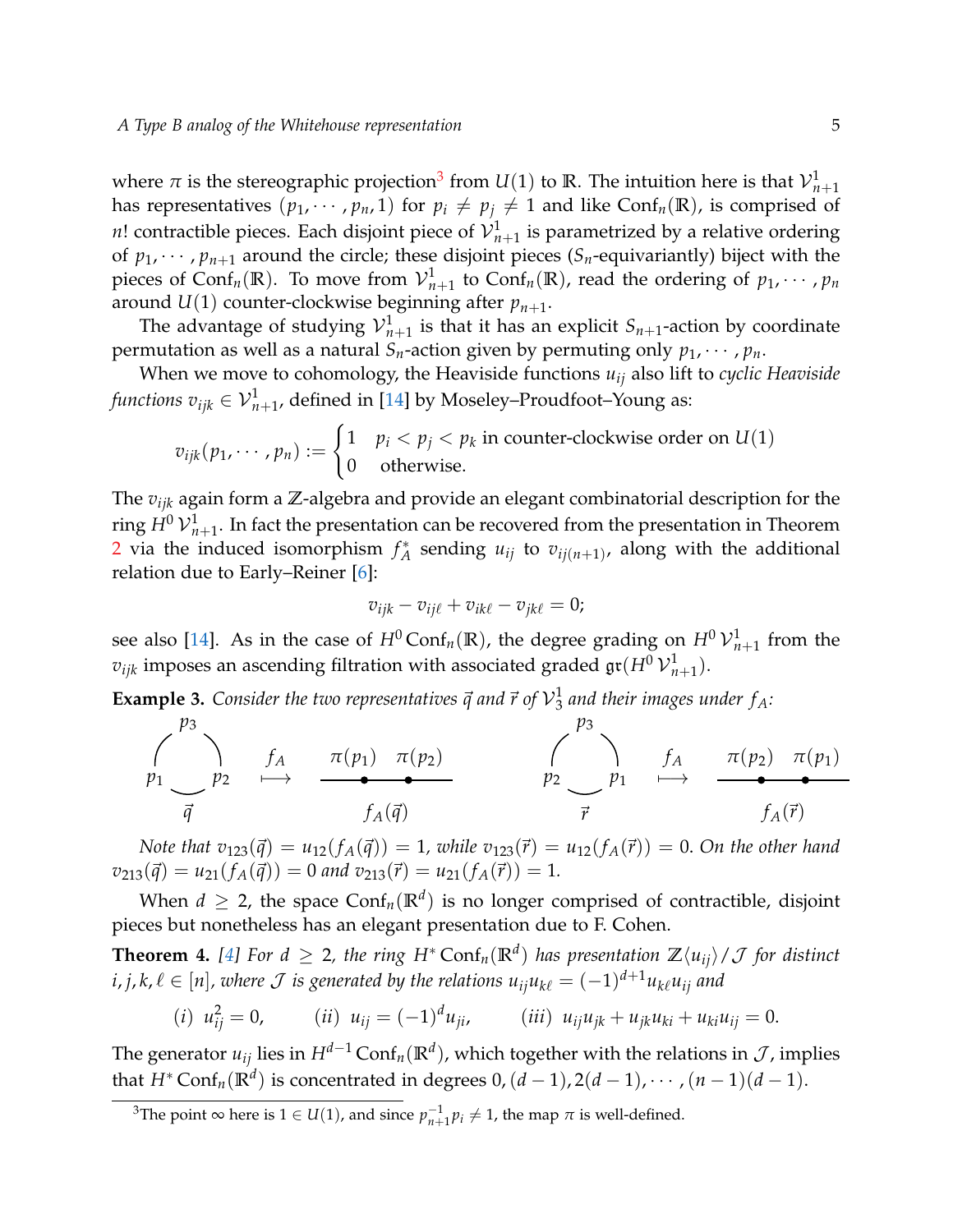#### <span id="page-5-0"></span>**2.2.1 Property wish list for Type** *B*

We are most concerned with the case that  $d = 3$ . In this situation, there are five notable properties of *H*<sup>∗</sup> Conf*n*(**R**<sup>3</sup> ) which will inspire our Type *B* work.

1. There is an isomorphism of  $S_n$ -representations<sup>[4](#page-5-1)</sup> for  $0 \le k \le n - 1$ :

<span id="page-5-2"></span>
$$
E_n^{(n-1-k)} \cong_{S_n} H^{2k} \text{Conf}_n(\mathbb{R}^3). \tag{2.4}
$$

This was first deduced by comparing a result of Sundaram–Welker for subspace ar-rangements [\[18,](#page-11-11) Thm 4.4(iii)] with descriptions of the characters of  $E_n^{(k)}$  by Hanlon [\[10\]](#page-11-10), and was later proved in the context of Coxeter groups in [\[3\]](#page-10-1).

2. Equation [\(2.4\)](#page-5-2) "lifts" to an isomorphism of  $S_{n+1}$  representations [\[6,](#page-10-0) Thm]:

<span id="page-5-3"></span>
$$
F_{n+1}^{(n-1-k)} \cong_{S_{n+1}} H^{2k}(\mathcal{V}_{n+1}^3), \tag{2.5}
$$

where  $\mathcal{V}_{n+1}^3 := \text{Conf}_{n+1}(SU_2)/SU_2$ . Recall that  $SU_2$  is the group of 2  $\times$  2 unitary matrices over **C** and is homeomorphic to **S** 3 ; the quotient is by the diagonal action of  $SU_2$  on  $\text{Conf}_{n+1}(SU_2)$ . Intuitively, [\(2.5\)](#page-5-3) comes from a  $S_n$ -equivariant homeomorphism found in Early-Reiner [\[6\]](#page-10-0) and Moseley-Proudfoot-Young [\[14\]](#page-11-3) analogous to [\(2.3\)](#page-3-2). The notation  $\mathcal{V}_{n+1}^3$  (resp.  $\mathcal{V}_{n+1}^1$ ) indicates the relationship to  $\mathbb{S}^3$  (resp.  $\mathbb{S}^1$ ).

3. There is a recursion relating the Eulerian and Whitehouse representations of *Sn*:

$$
E_n^{(k)} = F_n^{(k-1)} \oplus \left( S^{(n-1,1)} \otimes F_n^{(k)} \right), \tag{2.6}
$$

where *S* (*n*−1,1) is the reflection representation of *S<sup>n</sup>* [\[6,](#page-10-0) Prop. 1].

4. The circle group  $U(1)$  acts on  $\mathbb{R}^3$  by rotation around the *x*-axis, thereby inducing an action on  $\mathsf{Conf}_n(\mathbb{R}^3).$  The filtration induced from the  $U(1)$ -equivariant cohomology  $H^*_{U(1)}$  Conf $_n(\mathbb{R}^3)$  implies a *graded* isomorphism of  $S_n$ -modules:

<span id="page-5-4"></span>
$$
\operatorname{gr}(H^0\operatorname{Conf}_n(\mathbb{R})) \cong_{S_n} H^* \operatorname{Conf}_n(\mathbb{R}^3),\tag{2.7}
$$

where  $\mathfrak{gr}(H^0\text{Conf}_n(\mathbb{R}))$  coincides with the associated graded coming from the filtration by Heaviside functions [\[13\]](#page-11-12).

5. Equation [\(2.7\)](#page-5-4) also lifts to a graded  $S_{n+1}$ -module isomorphism [\[14\]](#page-11-3):

<span id="page-5-5"></span>
$$
\operatorname{gr}(H^0\mathcal{V}_{n+1}^1) \cong_{S_{n+1}} H^*(\mathcal{V}_{n+1}^3),\tag{2.8}
$$

where again [\(2.8\)](#page-5-5) comes from a  $U(1)$  action on  $\mathcal{V}_{n+1}^3$  and subsequent computation of  $H_{U(1)}^* \,{\cal V}^3_{n+1}.$  The grading on the left-hand-side also coincides with the associated graded coming from the filtration by cyclic Heaviside functions.

Our goal is to find a family of  $B<sub>n</sub>$ -representations exhibiting analogs of these properties.

<span id="page-5-1"></span><sup>&</sup>lt;sup>4</sup>In fact [\(2.4\)](#page-5-2) holds for any *d* ≥ 3 and odd by replacing  $H^{2k}$  Conf<sub>*n*</sub>( $\mathbb{R}^d$ ) with  $H^{(d-1)k}$  Conf<sub>*n*</sub>( $\mathbb{R}^d$ ).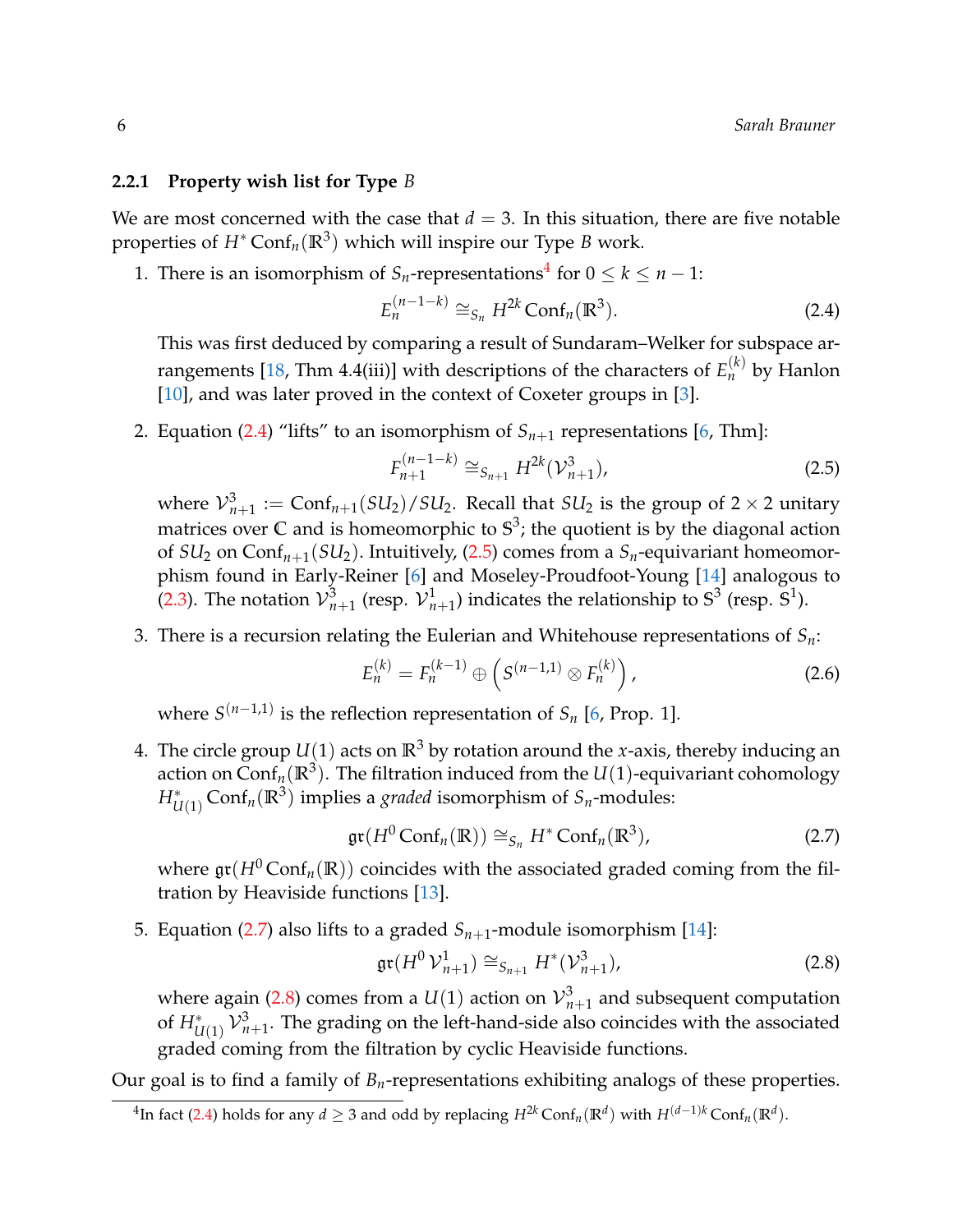### <span id="page-6-0"></span>**3 The Mantaci-Reutenauer algebra and idempotents**

We will begin our Type *B* story by introducing the family of *Bn*-representations arising in a generalization Σ[*Sn*]. Perhaps the most obvious generalization of the Type *A* descent algebra is the Type *B* descent algebra, with Coxeter length used to describe  $Des(\sigma)$ . However, it turns out that the corresponding Eulerian representations of *B<sup>n</sup>* (studied by the author in [\[3\]](#page-10-1) for instance) do *not* lift to  $B_{n+1}!$ 

Instead, we will work in the *Type B Mantaci–Reutenauer algebra* introduced in [\[11\]](#page-11-13) and defined as follows. Consider  $\sigma = (\sigma_1, \cdots, \sigma_n) \in B_n$  to be a signed permutation, meaning that  $\sigma_i \in \{-n, \dots, -1, 1, \dots, n\}$ . The *Mantaci-Reutenauer descent* of  $\sigma$  is

MRDes(
$$
\sigma
$$
) := 
$$
\begin{cases} i \in [n-1]: & |\sigma_i| > |\sigma_{i+1}| \text{ and } \sigma_i \text{ and } \sigma_{i+1} \text{ have the same sign or} \\ & \sigma_i \text{ and } \sigma_{i+1} \text{ have opposite signs.} \end{cases}
$$

Note that  $MRDes(\sigma)$  partitions  $\sigma$  into  $|MRDes(\sigma)| + 1$  ordered blocks between each descent. Let  $[n]^{\pm} := \{1, 2, \cdots, n, \overline{1}, \overline{2}, \cdots, \overline{n}\}.$  A *signed composition* of *n* is a sequence  $(a_1, \dots, a_\ell)$  where  $a_i \in [n]^{\pm}$  and  $|a_1| + \dots + |a_\ell| = n$ . (Here  $|\overline{j}| = j$ .) Denote by sh $(\sigma)$ the signed composition of *n* obtained from  $MRDes(\sigma)$ , where each block  $\{\sigma_i, \cdots, \sigma_{i+m}\}$ contributes an  $m + 1$  to sh $(\sigma)$  if each  $\sigma_i$  is positive and an  $\overline{m+1}$  if  $\sigma_i$  is negative.

**Example 5.** If  $\sigma = (3, 4, -1, -5, -2)$ , then  $MRDes(\sigma) = \{2, 4\}$ , which partitions  $\sigma$  into *ordered blocks*  $({3, 4}, {-1, -5}, {-2})$ *. Therefore*  $\text{sh}(\sigma) = (2, 2, 1)$ *.* 

The *Mantaci-Reutenauer algebra* is the algebra  $\Sigma' [B_n]$  generated by  $x_\alpha \in \mathbb{Q}[B_n]$  where

$$
x_\alpha := \sum_{\substack{\sigma \in B_n \\ \sh(\sigma) = \alpha}} \sigma.
$$

Within Σ'[ $B_n$ ] is a family of complete, primitive and orthogonal idempotents<sup>[5](#page-6-1)</sup>  $\mathfrak{g}_{(\lambda^+, \lambda^-)}$ introduced by Vazirani in [\[20\]](#page-11-5), where  $\lambda^+$ ,  $\lambda^-$  are integer partitions with  $|\lambda^+|+|\lambda^-| = n$ .

The analog of the Eulerian idempotents will come from summing over these  $\mathfrak{g}_{(\lambda^+, \lambda^-)}$ :

$$
\mathfrak{g}_k := \sum_{\substack{(\lambda^+, \lambda^-) \\ \ell(\lambda^+) = k}} \mathfrak{g}_{(\lambda^+, \lambda^-)}.
$$
\n(3.1)

and the analog of the Eulerian representations is precisely  $G_n^{(k)} := \mathfrak{g}_k\,\mathbb{Q}[B_n]$  for  $0 \leq k \leq n.$ 

The above analogies are quite natural in the following sense.<sup>[6](#page-6-2)</sup> Let  $\tau : B_n \to S_n$  be the projection which forgets the signs of  $\sigma \in B_n$ . In [\[1\]](#page-10-3) Aguiar–Bergeron–Nyman study the properties of  $\tau$  and show that it extends to a surjective algebra homomorphism  $\tau : \Sigma' [B_n] \to \Sigma [S_n]$ . This homomorphism then relates the  $\mathfrak{g}_k$  to the  $\mathfrak{e}_k$ :

**Proposition 6.** One has  $\tau(\mathfrak{g}_0) = 0$  and for  $1 \leq k \leq n$ ,  $\tau(\mathfrak{g}_k) = \mathfrak{e}_{k-1}$ .

<span id="page-6-1"></span><sup>&</sup>lt;sup>5</sup>As in the case of the  $\mathfrak{e}_{\lambda}$ , the definition of these idempotents is technical and therefore omitted; see [\[20\]](#page-11-5).

<span id="page-6-2"></span><sup>&</sup>lt;sup>6</sup>The author is grateful to M. Aguiar for suggesting this line of inquiry.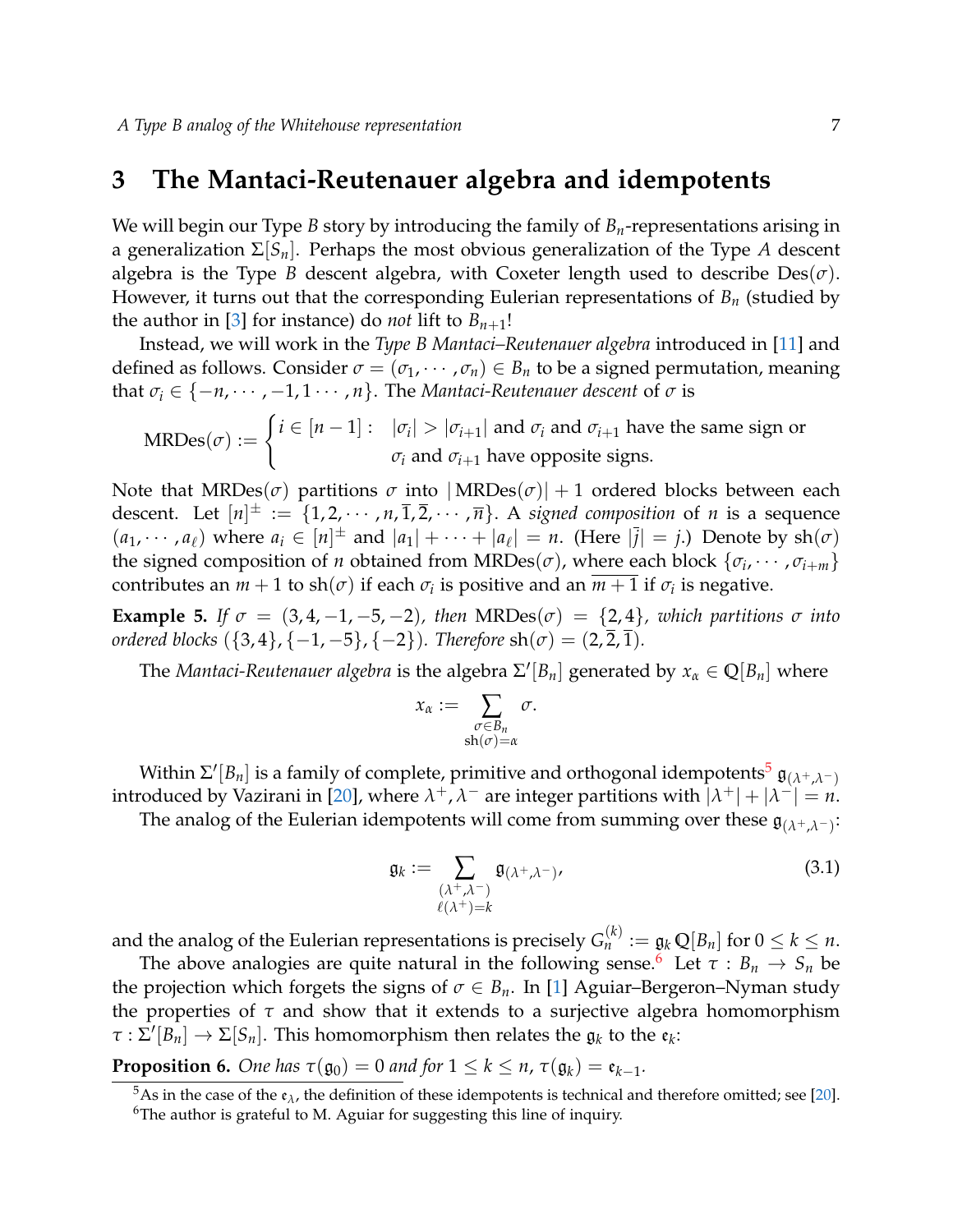# <span id="page-7-1"></span>**4 Topology in Type** *B*

In contrast to Type *A*, in Type *B* it is more natural to begin with the topology of the "hidden" action spaces analogous to  ${\cal V}^1_{n+1}$  and  ${\cal V}^3_{n+1}$ . Recall that the antipodal map acts on  $SU_2$  (e.g.  $\mathbb{S}^3$ ), and  $U(1)$  (e.g.  $\mathbb{S}^1$ ) by  $-1$ . One then has two  $\mathbb{Z}_2$ -orbit configuration spaces

<span id="page-7-0"></span>
$$
Conf_{n+1}^{\mathbb{Z}_2}(U(1)) := \{ (p_1, \cdots, p_{n+1}) \in U(1)^n : p_i \neq \pm p_j \},
$$
  
\n
$$
Conf_{n+1}^{\mathbb{Z}_2}(SU_2) := \{ (p_1, \cdots, p_{n+1}) \in SU_2^n : p_i \neq \pm p_j \},
$$

and corresponding quotients by the diagonal action of *U*(1) and *SU*2, respectively:

$$
\mathcal{Y}_{n+1}^1 := \text{Conf}_{n+1}^{\mathbb{Z}_2}(U(1))/U(1), \qquad \qquad \mathcal{Y}_{n+1}^3 := \text{Conf}_{n+1}^{\mathbb{Z}_2}(SU_2)/SU_2. \tag{4.1}
$$

#### **4.1 Signed cyclic Heaviside functions and the** *d* = 1 **case**

In direct analogy with Type A, the space  $\mathcal{Y}_{n+1}^1$  is comprised of  $2^n n!$  contractible pieces, each of which is parametrized by arrangements of  $p_1, \dots, p_{n+1}$  and  $-p_1, \dots, -p_{n+1}$  on *U*(1), where we require that each  $p_i$  be opposite its antipode  $-p_i$ . Given a point  $\vec{p}$  =  $(p_1, \dots, p_{n+1}) \in \mathcal{Y}_{n+1}^1$ , write  $C(\vec{p}) = C(p_1, \dots, p_{n+1})$  as its arrangement *with* antipodes on  $U(1)$  and  $-p_i$  as  $p_{\overline{i}}$ . By convention  $\overline{i} = i$ .

We define *signed cyclic Heaviside functions*  $y_{ijk}$  *for distinct*  $i, j, k \in [n+1]^{\pm}$  *as* 

$$
y_{ijk}(\vec{p}) := \begin{cases} 1 & p_i < p_j < p_k \text{ counter-clockwise in } C(\vec{p}) \\ 0 & \text{otherwise.} \end{cases}
$$

Once again, the *yijk* form a **Z**-algebra with multiplication given by

$$
y_{ijk} \cdot y_{qrs}(\vec{p}) := \begin{cases} 1 & p_i < p_j < p_k \text{ and } p_q < p_r < p_s \text{ counter-clockwise in } C(\vec{p}) \\ 0 & \text{otherwise.} \end{cases}
$$

Analyzing the combinatorial properties of the *yijk* (and employing a standard Gröbner basis argument) allows one to determine a presentation for  $H^0(\mathcal{Y}^1_{n+1}).$ 

<span id="page-7-2"></span>**Theorem 7.** The ring  $H^0(\mathcal{Y}_{n+1}^1)$  has presentation  $\mathbb{Z}[y_{ijk}]/\mathcal{I}'$  for distinct  $i, j, k \in [n+1]^{\pm}$ , *where* I 0 *is generated by the relations*

$$
(i) \ \ y_{ijk}^2 = y_{ijk}, \qquad (ii) \ \ y_{ijk} = 1 - y_{jik}, \qquad (iii) \ \ y_{\bar{i}j} \ \ k = y_{ij}\bar{k},
$$

$$
(iv) \ \ y_{ijk} - y_{ij\ell} + y_{ik\ell} - y_{jk\ell} = 0, \qquad (v) \ \ y_{ij\ell}y_{jk\ell}(1 - y_{ik\ell}) + (1 - y_{ij\ell})(1 - y_{jk\ell})y_{ik\ell} = 0.
$$

Note that although the generators  $y_{ijk}$  are now indexed by  $[n+1]^\pm$ , the only new relation needed for  $H^0\mathcal{Y}^1_{n+1}$  compared to  $H^0\mathcal{V}^1_{n+1}$  is relation (*iii*). Like  $H^0\mathcal{V}^1_{n+1}$ , there is an ascending filtration on  $H^0 {\cal Y}^1_{n+1}$  by degree in the  $y_{ijk}$ , and the corresponding associated graded  $\mathfrak{gr}(H^0\,{\mathcal Y}^1_{n+1})$  will again play an important role in understanding  $H^*(\mathcal{Y}^3_{n+1}).$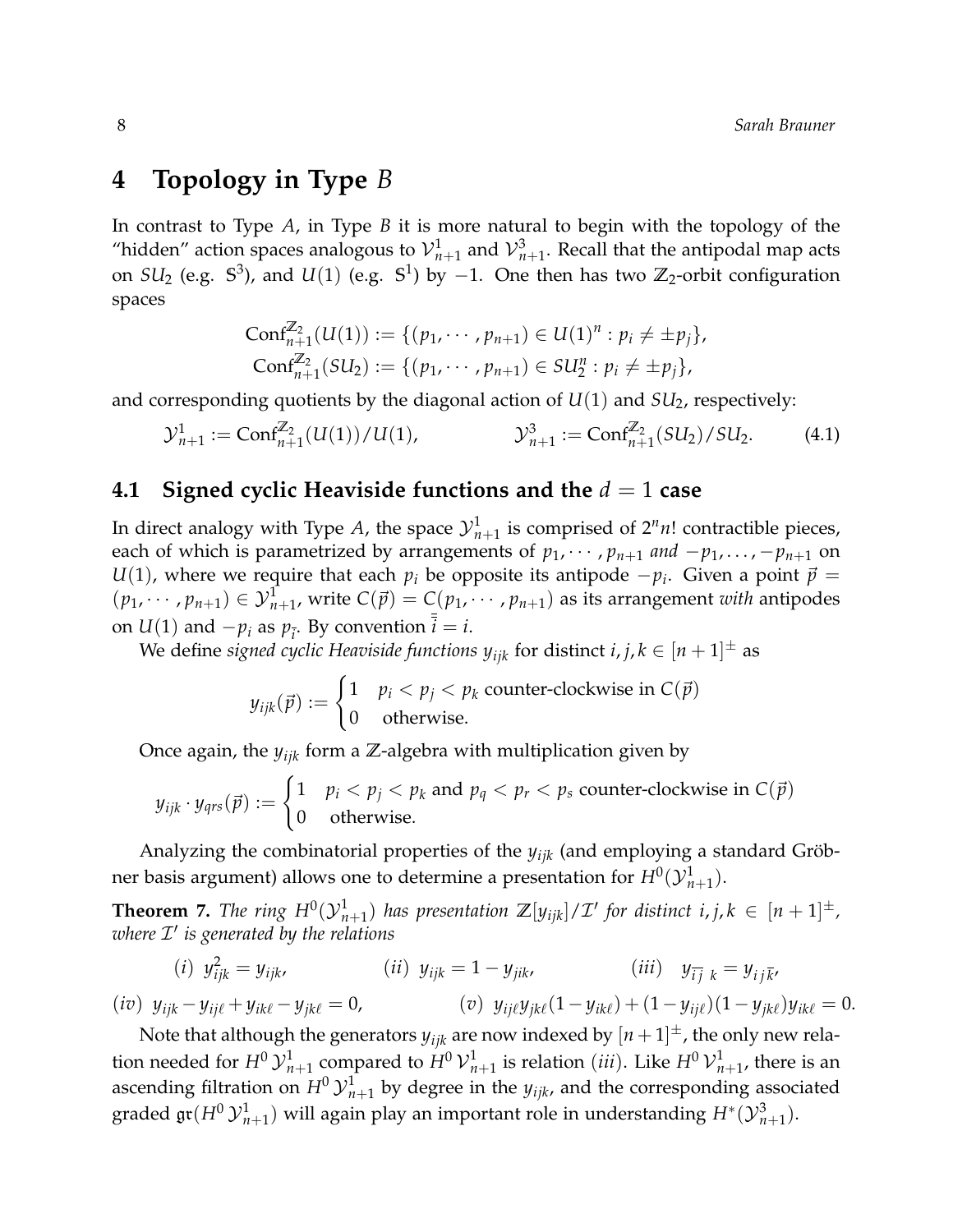In further parallel with  $\S 2.2$ , we would like to identify a genuine orbit configuration space of  $\mathbb R$  (rather than a quotient) which is  $B_n$ -equivariantly homeomorphic to  ${\cal Y}^1_{n+1}.$ However, in this context we must be careful about how the antipodal map behaves under  $\mathsf{s}$ tereographic projection  $\pi:\mathbb{S}^d\to\mathbb{R}^d.$  In particular,

$$
\pi(-p_i) = \frac{-\pi(p_i)}{|\pi(p_i)|^2} := \varphi(\pi(p_i)).
$$

Hence, using the same map as in [\(2.3\)](#page-3-2), we obtain a *Bn*-equivariant homeomorphism:

$$
f_B: \mathcal{Y}_{n+1}^1 \xrightarrow{\cong} \text{Conf}_n^{\langle \varphi \rangle}(\mathbb{R} \setminus \{0\}), \tag{4.2}
$$

where

<span id="page-8-0"></span>
$$
\text{Conf}_n^{\langle \varphi \rangle}(\mathbb{R}^d \setminus \{0\}) := \{ (x_1, \cdots, x_n) \in (\mathbb{R}^d \setminus \{0\})^n : x_i \neq x_j \neq \varphi(x_j) \}. \tag{4.3}
$$

**Example 8.** *The space*  $Conf_2^{\langle \varphi \rangle}(\mathbb{R} \setminus \{0\})$  *is the complement of the (non-linear!) spaces:* 

<span id="page-8-3"></span><span id="page-8-1"></span>

In cohomology, [\(4.2\)](#page-8-1) induces an isomorphism of *Bn*-modules which identifies

$$
y_{ij(n+1)} \longleftrightarrow \begin{cases} z_{ij} & i \neq \overline{j} \\ z_j & i = \overline{j} . \end{cases}
$$
 (4.4)

Theorem [7](#page-7-2) then determines a presentation for  $H^0$  Conf $_n^{(\phi)}(\mathbb{R} \setminus \{0\})$  in terms of  $z_{ij}$  and  $z_i$ for distinct  $i, j \in [n]^{\pm}$ ; it too has an ascending filtration coming from the degree grading in the  $z_i$  and  $z_{ij}$ . The  $z_i$  variables can be interpreted as Heaviside-like functions where  $z_i(\vec{x}) = 1$  if  $x_i > 0$  and 0 otherwise. Unfortunately, unlike the  $u_{ij}$  in Type *A*, the  $z_{ij}$  have a decidedly more complicated description, which we omit for the sake of brevity.

#### **4.2 The** *d* = 3 **case**

<span id="page-8-2"></span>In the case of  $H^*(\mathcal{Y}_{n+1}^3)$ , there is also a simple presentation mirroring that of  $H^*(\mathcal{V}_{n+1}^3)$ . **Theorem 9.** The ring  $H^*(\mathcal{Y}_{n+1}^3)$  has presentation  $\mathbb{Z}[y_{ijk}]/\mathcal{J}'$  for distinct i, j,  $k \in [n+1]^{\pm}$ , *where* J 0 *is generated by the relations*

(*i*) 
$$
y_{ijk}^2 = 0
$$
, (*ii*)  $y_{ijk} = -y_{jik}$ , (*iii*)  $y_{\bar{i}j}{}_{k} = y_{ij}\bar{k}$ ,  
\n(*iv*)  $y_{ijk} - y_{ij\ell} + y_{ik\ell} - y_{jk\ell} = 0$ , (*v*)  $y_{ij\ell}y_{jk\ell} - y_{ik\ell}y_{ij\ell} - y_{ik\ell}y_{jk\ell} = 0$ .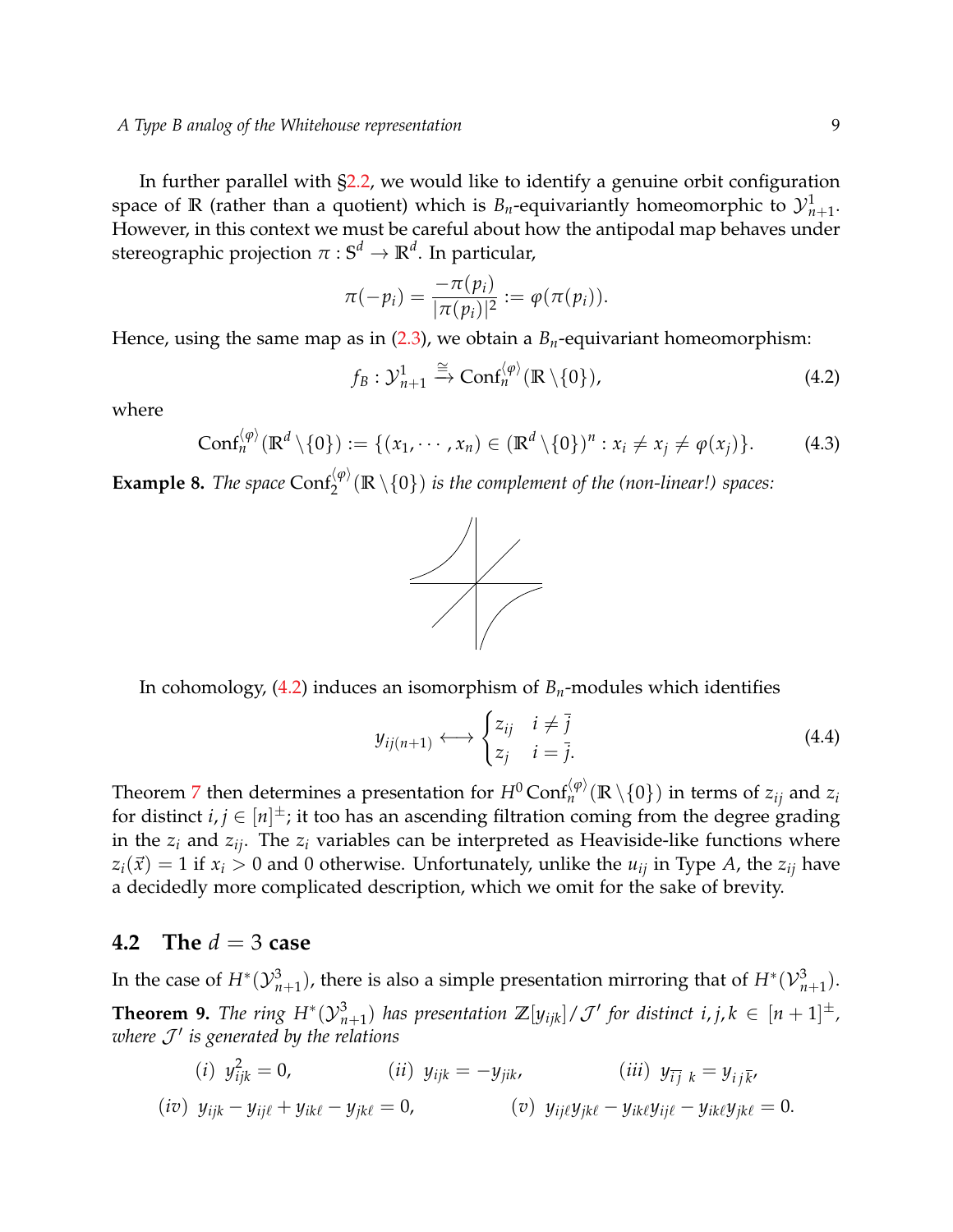The generators *yijk* are of cohomological degree 2, and so Theorem [9](#page-8-2) implies that  $H^*(\mathcal{Y}_{n+1}^3)$  is concentrated in degrees  $0, 2, \cdots, 2n$ .

We would like to recover from Theorem  $7$  a presentation $^7$  for the cohomology of  $\text{Conf}_n^{\langle \phi \rangle}(\mathbb{R}^3 \setminus \{0\})$ . As in the  $d = 1$  case, there is a  $B_n$ -equivariant homeomorphism between  ${\cal Y}_{n+1}^3$  and  $\text{Conf}_n^{(\phi)}(\mathbb{R}^3\setminus\{0\})$  analogous to [\(2.3\)](#page-3-2). This again induces a  $B_n$ -module isomorphism in cohomology identifying the generator  $y_{ii(n+1)}$  with  $z_{ij}$  or  $z_i$  as in [\(4.4\)](#page-8-3).

From this identification, one can readily use Theorem [9](#page-8-2) to obtain a presentation for  $H^* \, \text{Conf}_n^{\langle \phi \rangle}(\mathbb{R}^3 \setminus \{0\})$  with respect to  $z_{ij}$  and  $z_i$  for  $i,j \in [n]^\pm.$ 

### <span id="page-9-0"></span>**5 Main results: Type** *B* **wishlist realized**

We now present an analog of the properties described in [§2.2.1](#page-5-0) for Type *B*.

**Theorem 10.** *1. There is an isomorphism of*  $B_n$ *-representations for*  $0 \le k \le n$ :

<span id="page-9-2"></span>
$$
G_n^{(n-k)} \cong_{B_n} H^{2k} \text{Conf}_n^{\langle \varphi \rangle}(\mathbb{R}^3 \setminus \{0\}), \tag{5.1}
$$

and thus the total representation of  $H^*$  Con $\mathsf{f}_n^{\langle \phi \rangle}(\mathbb{R}^3 \setminus \{0\})$  is  $\mathbb{Q}[B_n].$ 

- 2. *The representation in* [\(5.1\)](#page-9-2) *lifts to*  $B_{n+1}$ *, where it is described by*  $H^{2k} \mathcal{Y}_{n+1}^3$ *;*
- *3. For*  $0 \leq k \leq n$ , there is an isomorphism of  $B_n$ -representations:

$$
H^{2k}\text{Conf}_n^{\langle\varphi\rangle}(\mathbb{R}^3\setminus\{0\})\cong_{B_n} H^{2(k-1)}(\mathcal{Y}_n)\oplus \left(V\otimes H^{2k}(\mathcal{Y}_n)\right),
$$

 $\omega$ here  $V=\chi^{((n-1,1),0)}\oplus \chi^{((n-1),(1))}$ ; this notation refers to the fact that irreducible repre*sentations of*  $B_n$  *are indexed by partitions*  $(\lambda^+, \lambda^-)$  *where*  $|\lambda^+| + |\lambda^-| = n$ *; see [\[17\]](#page-11-14).* 

*4. The circle group U*(1) *acts on* **R**<sup>3</sup> *by rotation around the x-axis, inducing an action on*  $\text{Conf}_n^{\langle \phi \rangle}(\mathbb{R}^3 \setminus \{0\})$ . The filtration induced from the U(1)-equivariant cohomology implies *a* graded *isomorphism of Bn-modules:*

<span id="page-9-3"></span>
$$
\operatorname{gr}(H^0\operatorname{Conf}_n^{\langle\varphi\rangle}(\mathbb{R}\setminus\{0\}))\cong_{B_n}H^*\operatorname{Conf}_n^{\langle\varphi\rangle}(\mathbb{R}^3\setminus\{0\}),\tag{5.2}
$$

where  $\mathfrak{gr}(H^0\text{Conf}_n^{\langle\varphi\rangle}(\mathbb{R}\setminus\{0\}))$  coincides with the associated graded coming from the fil*tration by degree in the variables*  $z_i$  *and*  $z_{ij}$  *for distinct*  $i, j \in [n]^{\pm}.$ 

<span id="page-9-1"></span><sup>&</sup>lt;sup>7</sup>This question was first studied in [\[7\]](#page-11-6). However, the presentation given has an error (Lemma 7) which is corrected using the lifted presentation in Theorem [9](#page-8-2) and identification of generators in [\(4.4\)](#page-8-3).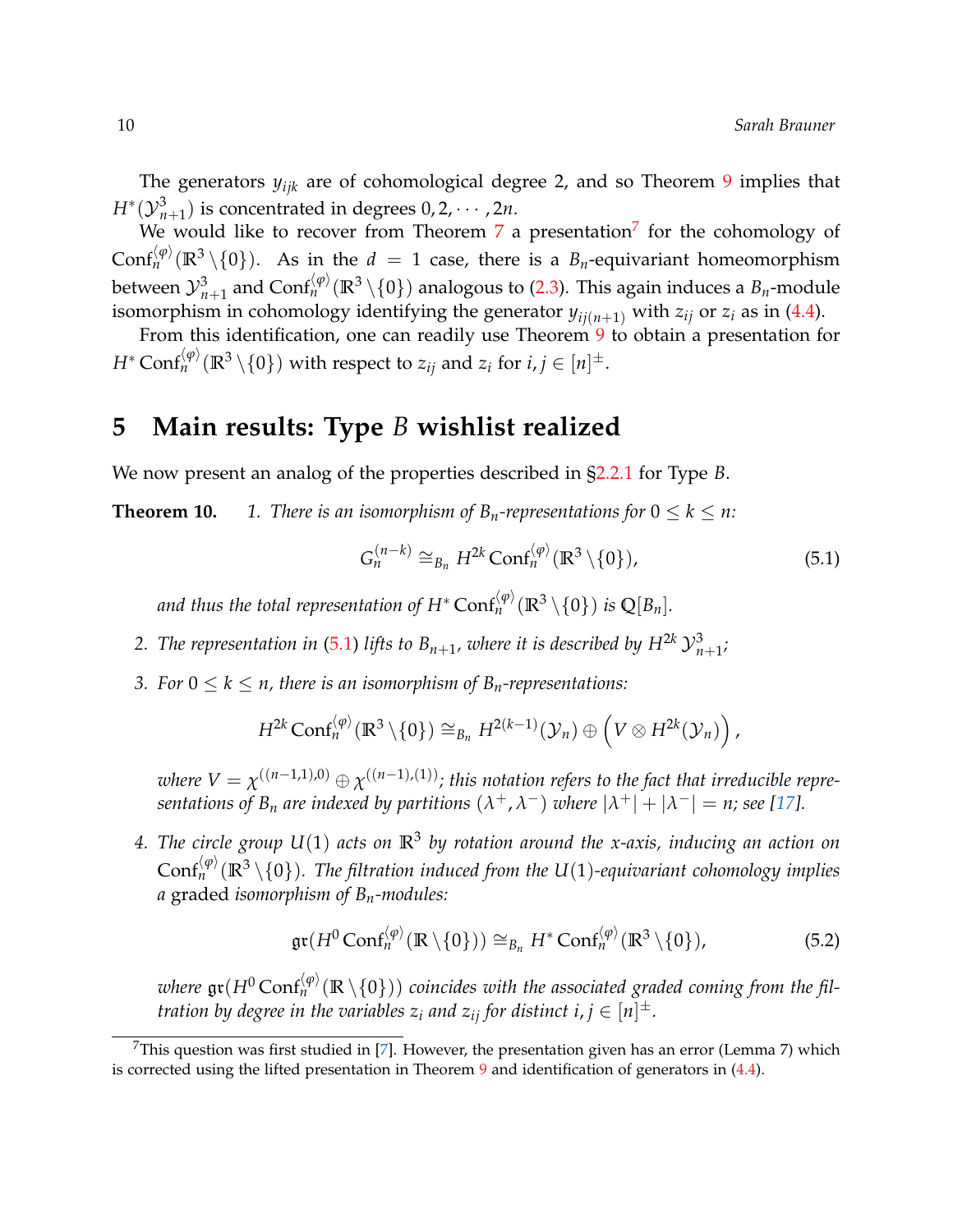- *A Type B analog of the Whitehouse representation* 11
	- *5. Equation* [\(5.2\)](#page-9-3) *also lifts to a graded Bn*+1*-module isomorphism*

<span id="page-10-4"></span>
$$
\operatorname{gr}(H^0 \mathcal{Y}_{n+1}^1) \cong_{S_{n+1}} H^*(\mathcal{Y}_{n+1}^3), \tag{5.3}
$$

where again [\(5.3\)](#page-10-4) comes from a  $U(1)$  action on  ${\cal Y}_{n+1}^3$  and subsequent computation of  $H^*_{U(1)}\, {\cal Y}^3_{n+1}.$  Once more  $\mathfrak{gr}(H^0\, {\cal Y}^1_{n+1})$  coincides with the filtration by degree in the signed  $c$ yclic Heaviside functions  $y_{ijk}$  for distinct i, j,  $k \in [n]^{\pm}$ .

*Proof idea.*

- 1. The isomorphism [\(5.1\)](#page-9-2) comes from a combination of character computations of  $\mathfrak{g}_{(\lambda^+, \lambda^-)} \mathbb{Q}[B_n]$  in [\[5\]](#page-10-5), adapting techniques in [\[2,](#page-10-6) Thm 9.1], and analyzing a finer (descending) filtration of the ring  $H^* \text{Conf}_n^{\langle \phi \rangle}(\mathbb{R}^3 \setminus \{0\})$  by degree in the variable  $z_i$ for  $i \in [n]^{\pm}$ .
- 2. The lift follows from the  $B_n$ -equivariant homeomorphism  $\text{Conf}_n^{\langle \phi \rangle}(\mathbb{R}^3\setminus\{0\}) \cong \mathcal{Y}_{n+1}^3$ .
- 3. The recursion comes from studying the  $B<sub>n</sub>$ -action on the cohomology induced by the spectral sequence  $SU_2\setminus\{\pm p_1,\pm p_2,\cdots,\pm p_n\}\longrightarrow {\mathcal Y}_{n+1}^3\longrightarrow {\mathcal Y}_n^3$  .
- 4. The techniques used to prove [\(5.2\)](#page-9-3) are adapted from [\[13,](#page-11-12) Lemma 4.2].
- 5. The techniques used to prove [\(5.3\)](#page-10-4) are adapted from [\[14,](#page-11-3) Rmk 2.9].

# **References**

- <span id="page-10-3"></span>[1] M. Aguiar, N. Bergeron, and K. Nyman. "The peak algebra and the descent algebras of types B and D". In: *Transactions of the American Mathematical Society* 356.7 (2004), pp. 2781–2824.
- <span id="page-10-6"></span>[2] A. Berget. "Internal zonotopal algebras and the monomial reflection groups *G*(*m*, 1, *n*)". In: *Journal of Combinatorial Theory, Series A* 159 (2018), pp. 1–25.
- <span id="page-10-1"></span>[3] S. Brauner. "Eulerian representations for real reflection groups". In: *Journal of the London Mathematical Society* 105.1 (2022), pp. 412–444.
- <span id="page-10-2"></span>[4] F. Cohen, T. Lada, and P. May. *The homology of iterated loop spaces*. Vol. 533. Springer, 2007.
- <span id="page-10-5"></span>[5] J. Douglass and D. Tomlin. "A decomposition of the group algebraof a hyperoctahedral group". In: *Mathematische Zeitschrift* 290.3 (2018), pp. 735–758.
- <span id="page-10-0"></span>[6] N. Early and V. Reiner. "On configuration spaces and Whitehouse's lifts of the Eulerian representations". In: *Journal of Pure and Applied Algebra* 223.10 (2019), pp. 4524–4535.

 $\Box$